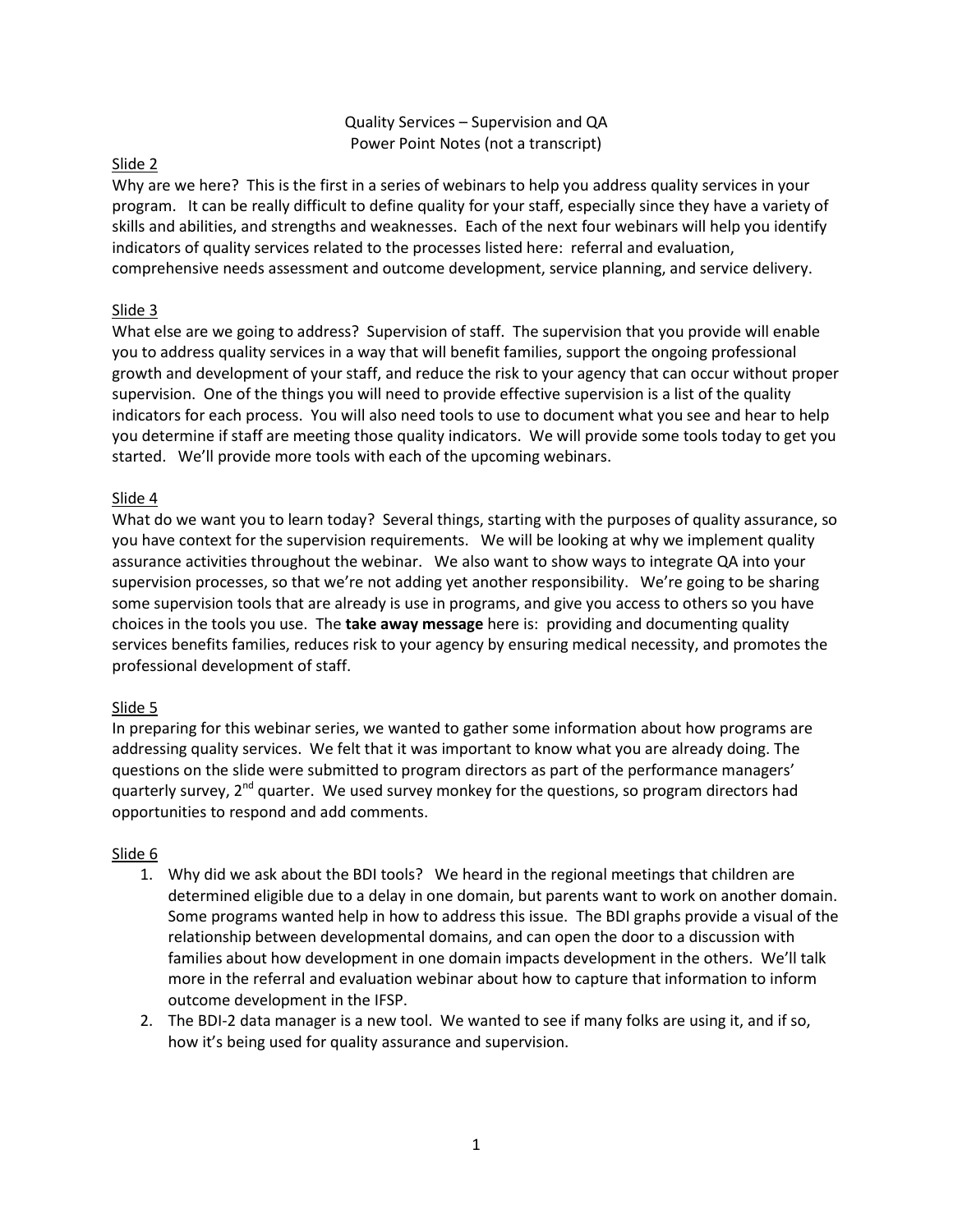### Slide 7

And the survey said: **72.9% are not using the data manager.** That's really not a surprise since it's so new, and not everyone has it. Of those who are using it, some of the directors shared how they are using it. Those who would be willing to share your expertise with those others, please type your name in the box and we will share names.

When asked about the barriers to implementing the 7 Key Principles, **20% of directors responded that staff are not familiar with the 7 Key Principles or don't know how to implement them.** MIW has a module devoted to the 7 Key Principles, which could be used as a refresher training if needed. All the other MIW modules include the 7 Key Principles, as applicable to the topic addressed. They also include what the principle looks like when implemented.

Over 60% of directors indicated that staff would benefit from additional training on documentation. Correct documentation is a program efficiency that will result in better services for families, save time, and reduce financial risk to your agency. Documentation is addressed in MIW, the Reimbursement Guide, and FCCM, and will be included in each of the upcoming webinars in this series.

### Slide 8

We also sent out a numbered document in January to announce this webinar series. As part of that announcement, we asked program directors to send us samples of the supervisory and quality assurance tools used in your programs. Here's what we have found in reviewing the tools we received: **The majority of tools focused on compliance.**

Compliance is a foundational requirement of quality, but it's not enough. A concern that we identified in our review of the submitted tools is that many of the compliance tools contained inaccurate or outdated information. Some folks are using the DARS monitoring tools for QA. Those can be useful, but it's really important that you use the most current version that references the current TAC.

Here's an example of a tool containing inaccurate information: The form had a yes/no checkbox with the following statement: The family gave written consent for Part B notification or requested to optout, within appropriate time frames. By federal regulation, notification MUST be given for a potentially eligible child unless the family opts out. There is no consent for this requirement.

Many of the tools we reviewed that addressed case management, were limited to questions about TCM. That gives the message to your staff that the broader definition of case management and associated requirements are not important. A word of caution about TCM monitoring: You cannot require that each child with Medicaid receive a specific number of TCM billable hours per week or per month.

We also saw a variety to tracking tools for timelines. Timeline tracking is vital, but it's only a first step toward actual quality oversight. We're going to ask one of our programs to share a timeline tracking tool a little later. Now I'm going to turn it over to Chris to talk about quality assurance as a part of monitoring.

### Slide 9

In the last year DARS ECI implemented Quality Assurance review at the system level, through the participation of Quality Assurance Staff on monitoring teams. When a program is monitored, the QA staff on the team review child records and provide feedback regarding 1) compliance monitoring items that have quality components; 2) Quality indicators that we anticipate will be included in rule in the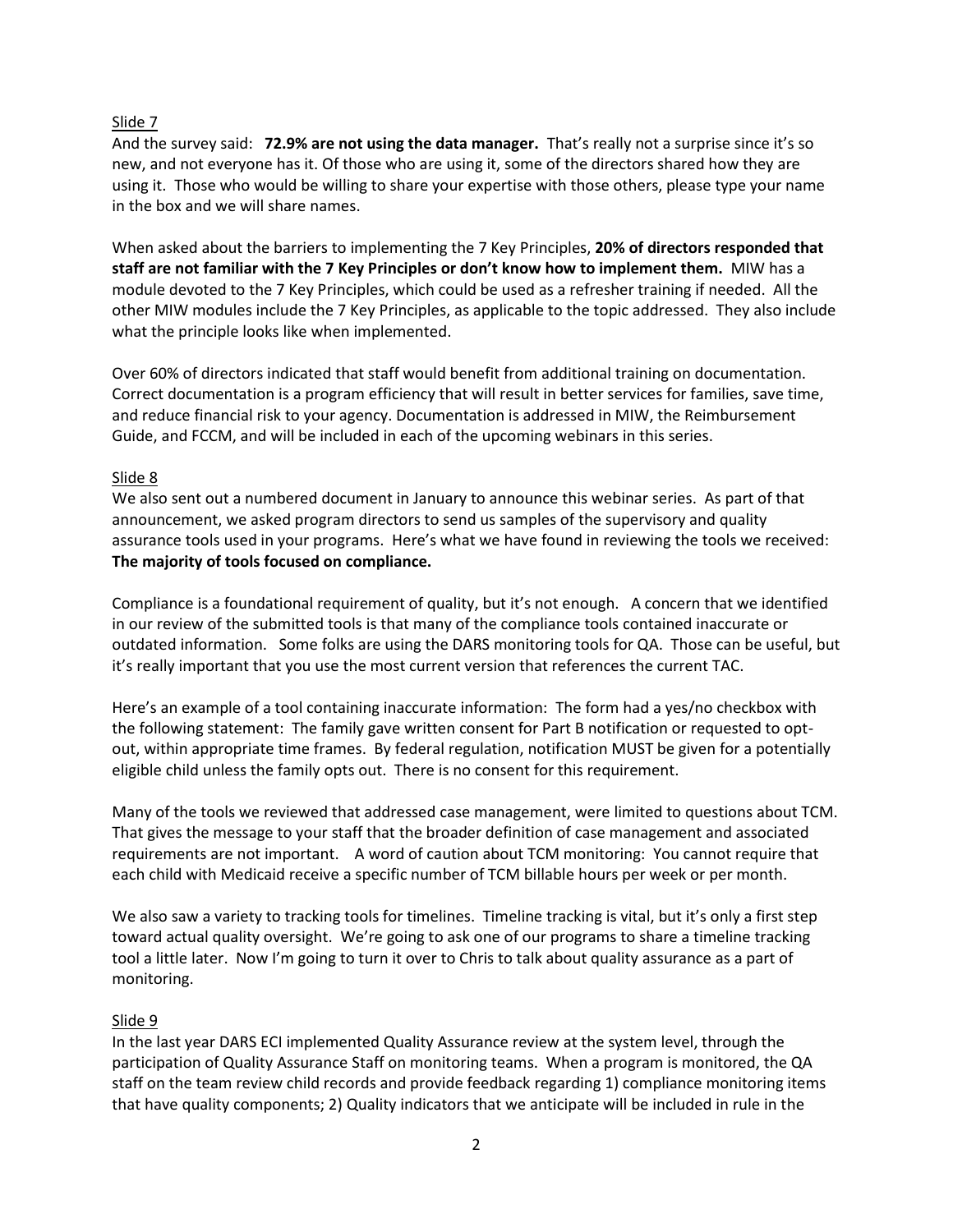future; 3) Quality indicators that are directly related to ECI assurances to Medicaid 4) Quality indicators that can result in more effective services to children and families, and 5) reviews of children who are referred, evaluated, but do not enroll.

Our overarching finding through these efforts is that teams are not documenting that IFSPs are developed based on all of the information about a child that is available. Remember that the IFSP provides the authorization for medically necessary services, and without complete documentation in the IFSP, the provision of services provided will not always reflect the medical necessity. This is critical because the Health and Human Services Commission contract with Managed Care Organizations requires that the MCOs contract with ECI and fund the medically necessary services in the IFSP.

#### Slide 10

At the end of a monitoring review, this summary is provided to the program that was monitored. These screen shots will illustrate for you the lack of connection from referral to IFSP to services that we are finding. All of these areas will be reviewed in more detail in the upcoming webinars, presenting them today is intended to provide you with an overview.

This first section reviews compliance items with a quality component. You can see for this program there was a lack of identification of needs, and the family concerns and priorities were not documented. We could often see in the referral and initial contacts with families that concerns and needs were mentioned but then were not addressed in the IFSPs. Again, the IFSP provides the authorization for medically necessary services, and without complete documentation in the IFSP, the provision of services will not always reflect medical necessity.

### Slide 11

The items in Part 2 of the summary are items that are not compliance. Some of them are directly related to ECI Medicaid requirements. We anticipate that some of these will be finalized into rule in the future. Here again you can see the connection between the concerns expressed and the needs identified throughout the whole process, especially items C and D. In a quality assurance review of a record the QA staff attempts to follow the ECI progression of a child and family through the whole process, from referral through services. We find that this is often in direct contrast to how a program reviews child records, often reading sections in isolation and disconnected from each other.

### Slide 12

The final area of review is for children who are referred and evaluated, but do not enroll. A disconnect in the process can become even more apparent in this review. The pattern we see here is one that we have seen in numerous programs, in which the documentation of referral concerns is very weak, making it impossible to know if concerns and needs were addressed. We believe that this can present a liability to a program if a parent were to come back months later to challenge the eligibility determination for their child. Items EE and FF in this section relate specifically to documentation of evaluation and will be covered in detail in the webinar on April 11. I'll hand it back over to Fran now.

### Slide 13

Just to recap , in preparation for this webinar series we conducted a program director survey, requested and received supervision tools currently being used, and looked at what we've learned from our quality assurance monitoring. So now let's take a look at what we mean by quality assurance. **A program for the systematic monitoring and evaluation of the various aspects of a project, service, or facility to ensure that standards of quality are being met.** It's about having a quality assurance **system** in place.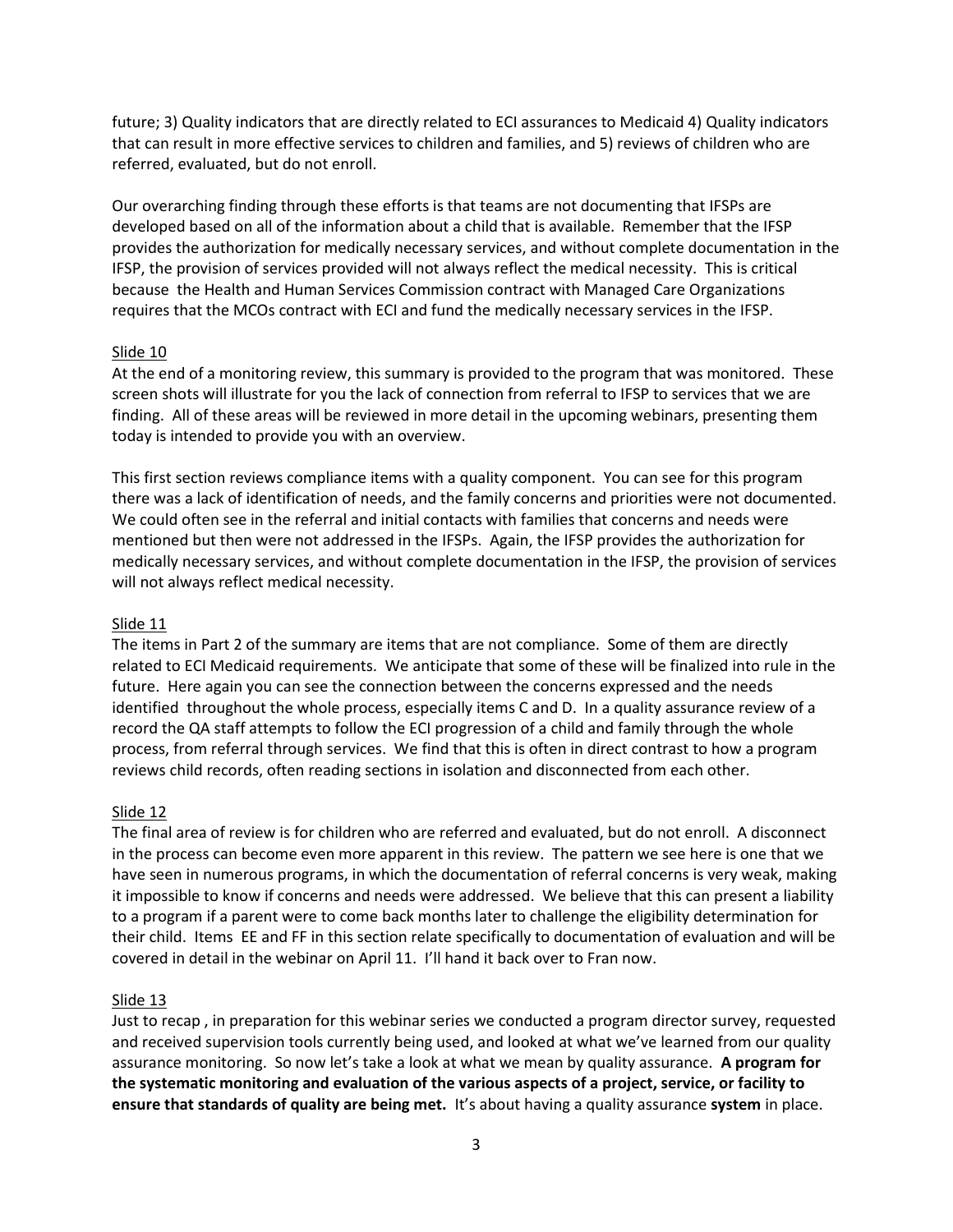We'll look at **Standards of Quality** soon. This definition, which could be applied to all ECI work, is also the medical definition of quality assurance. A QA system for medically necessary services will look for 3 things that must be documented: 1. the need for services, 2. a plan that addresses those needs, and 3. addressing the identified needs by providing services that meet quality standards. If you do those 3 things, the requirements of documenting medical necessity will be met. Remember, that's part of the takeaway message.

We're not going to provide you with a specific QA system, because one size does not fit all, but we do have a few suggestions. Two principles you will want to consider as part of your QA system are: "Fit for purpose." The product should be suitable for the intended purpose. An example of that is the forms that are used. The other principle is: "Right the first time." If you get it right the first time, mistakes should be eliminated.

Program QA system should also include a review of:

1. Staff competence, such as knowledge, skills, experience, qualifications

2. Soft elements, such as personne[l integrity,](http://en.wikipedia.org/wiki/Integrity) [confidence,](http://en.wikipedia.org/wiki/Confidence) [organizational culture,](http://en.wikipedia.org/wiki/Organizational_culture) [motivation,](http://en.wikipedia.org/wiki/Motivation) [team spirit](http://en.wikipedia.org/wiki/Team_spirit) and quality relationships, and

3. Infrastructure (as it enhances or limits functionality)

The Reimbursement Guide on the Extranet has a good explanation of a QA system from an operational standpoint. See Chapter 5.2, Quality Assurance

# Slide 14

Let's look at one more definition of quality assurance. This definition speaks to having a system, comparison with standards, and prevention of mistakes. This definition also addresses quality controls. Many of the QA tools submitted by programs address quality control, process outputs, such as timelines and IFSP components. Quality controls are an important part of a QA system for our services. To avoid confusion, I want to let you know that monitoring staff workloads and productivity is NOT a means of quality control, and is not a part of quality assurance. It is necessary as a management oversight function, but an individual staff person could have a huge caseload, or a tiny one, and not provide quality services.

At the regional meetings, many of you asked for a tool to help staff meet transition timeline requirements. Tina Hanks, at Spindletop, has developed a spreadsheet to track transition timelines and other process outputs. Tina's tool also includes other timeline requirements for each child. The spreadsheet can be used for direct service staff to enter information, and a program director or supervisor can use for monitoring purposes. It is currently being piloted. When the pilot is complete we will make it available to anyone who is interested. (Give control to Tina & Tonia for 10 minutes.) Thanks Tina. We look forward to the time when your pilot is finished. This looks like a great tool to use to track some of the quality control issues that have to be addressed.

# Slide 15

So now that we've talked about definitions of quality assurance, what will be the result of assuring quality? The federal child and family outcomes will be met. This is another **part of the take away message**: children and families will benefit from the services. Listed on the screen are the 3 federal child outcomes.

# Slide 16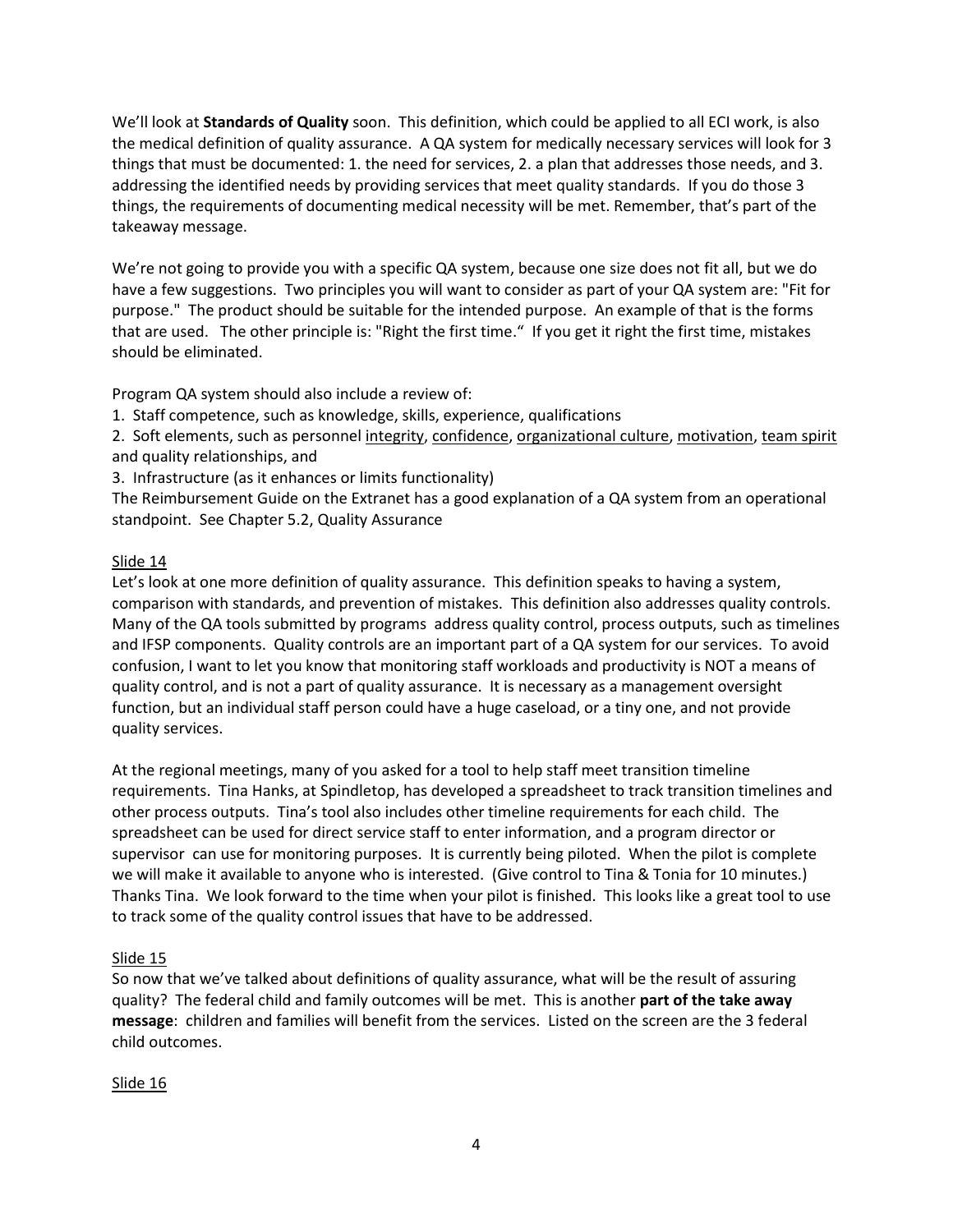Here are the federal family outcomes. Child and family outcomes can be some of our most powerful indicators of quality services. The fact that a service has been provided does not mean that a positive outcome has been achieved, which is why timelines alone aren't enough. Likewise, an outcome is not the same as satisfaction with the services received. The impact that services and supports have on the functioning of children and families constitutes the outcome, and our measures of the impact will tell us much about the quality of our program and services. The process of tracking these child and family outcomes is in its infancy, and DARS will be assisting you more in the future with the use of child and family outcomes as an indicator of quality.

#### Slide 17

What is quality for early intervention? In addition to the federal child and family outcomes as indicators of quality, demonstration of the implementation of the 7 Key Principles is another place where you will find the indicators of quality. That demonstration may be found in child records, observations of service provision, and documentation of discussions in trainings and supervision consultations. Documentation of implementation of the 7 Key Principles supports your ability to bill your services as being medically necessary.

#### Slide 18

Implementation of the 7 Key Principles is one of the things that makes ECI different from other early childhood therapy providers. The link on this slide is one of the QA tools you may want to consider for your program's QA system. It is a program self assessment tool based on a crosswalk of the 7 Key Principles and the federal child and family outcomes. Let's take a minute and look at this tool.

You will notice that this was developed by NECTAC and the ECO Center. Both of those are now under 1 umbrella called the ECTA Center (Early Childhood Technical Assistance Center). This document gives you quality indicators for the whole early intervention process, beginning with first contacts with the family, through IFSP development, service delivery, and concluding with transition. It allows you to determine if your program has not implemented the practices that are quality indicators, needs improvement, or has implemented the practices.

At first glance this document seems overwhelming. It's 16 pages long! But there is no requirement to use the whole document, nor do you have to use it all at once if you do decide to use all of it. Pick one or two areas to try and see how it works for you. That being said, QA and supervision take time, but the end result is that you will realize efficiencies in your system.

### Slide 19

WIIFM means, what's in it for me, and why should I care about quality? We talked earlier about benefits to children and families as a result of providing quality services. Here's a slightly different spin on that part of the takeaway message. Families need to know if their children are making progress toward outcomes or not. Documentation of good services (whether written, video, or audio) gives parents a record of the efforts made to help their child grow and develop, what worked and what didn't work, and how long it took for a child to make progress, or for the team to determine that they should try something else. Families will need good documentation of their child's experience in ECI as they address future needs of their child. Helping families learn how to use their child's record to access needed services, and communicate with medical personnel, could be a wonderful transition activity.

Supervision that promotes quality services supports the ongoing development of professional knowledge, skills, and abilities. The more your staff know, the greater the reduction in mistakes, which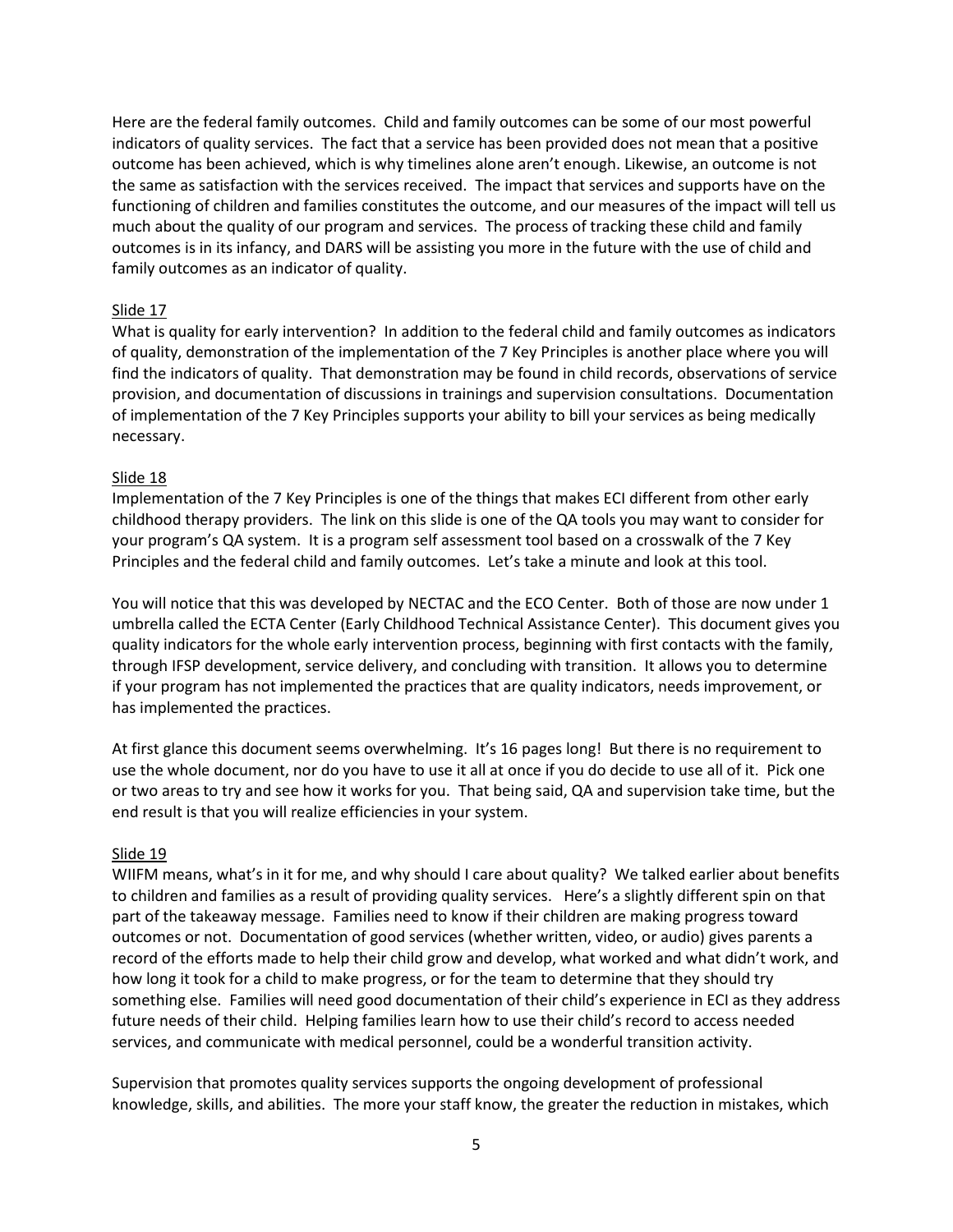results in greater efficiencies. This website has links to the Texas Early Childhood Career Lattice and Texas Core Competencies for Early Childhood Practitioners and Administrators.

I'm not going to open the career lattice link because it runs in a landscape format that would cause you to read sideways across the screen, but here's what the instructions say about the career lattice:

Practitioners can use the Career Lattice to examine their movement up the levels and consider what steps they can take to increase their value in the marketplace.

- Practitioners can also use the Career Lattice to help inform their decisions related to seeking increased compensation or increased levels of responsibility in their place of employment.
- Administrators can use the Career Lattice as a tool to guide compensation and promotion decisions in their programs.

Let's take a quick look at the core competencies. Increasing knowledge, skills, and abilities in these areas increases opportunities in terms of career options and compensation. For your program, and for families, it results in better services.

Lastly for this slide, let's talk about billing reasons. I know I'm going to repeat myself here, but I'm going to do it anyway. Providing and documenting quality services meets the requirement to provide and document medically necessary services. Staff who provide and document quality services reduce the risk of monitoring findings, audit "findings," sanctions, fines, recoupment of funds, contract termination, and civil and criminal charges.

As a side benefit, the provision of quality services promotes a good reputation in the community. Your staff are engaging in public outreach every day.

### Slide 20

Now let's get practical about how we do this. Key Principle # 5 states, IFSP outcomes must be functional and based on children's and families' needs and family-identified priorities. As Chris mentioned earlier, one of the reasons staff are having trouble with quality services is that they are not making, and then documenting, a connection between the information gathered before the IFSP, the development of the IFSP, and then the provision of services to address the outcomes and family priorities identified in the IFSP.

Information that is gathered at referral and the first contact with a family should help staff identify family concerns, and inform recommendations for evaluation team members. Information from referral and first contact, and then evaluation, should guide the conversation and questions in the comprehensive needs assessment.

The comprehensive needs assessment should specify the areas of the child's delay, how the child functions in the family's daily activities, what the family is already doing to address their child's needs and the resources they have available to help them do so, and then, what their priorities are in addressing their child's needs. Oversight of your staff's correct use of the first section of the IFSP (The Functional Abilities, Strengths and Needs Assessment/ Present Levels of Development) and attention to the prompts will ensure that all of these components of needs assessment are addressed.

The ongoing needs assessment should capture changes or lack of changes from one visit to the next within a discipline, and also across disciplines. Ongoing needs assessment information should be brought forward to inform the re-assessment process.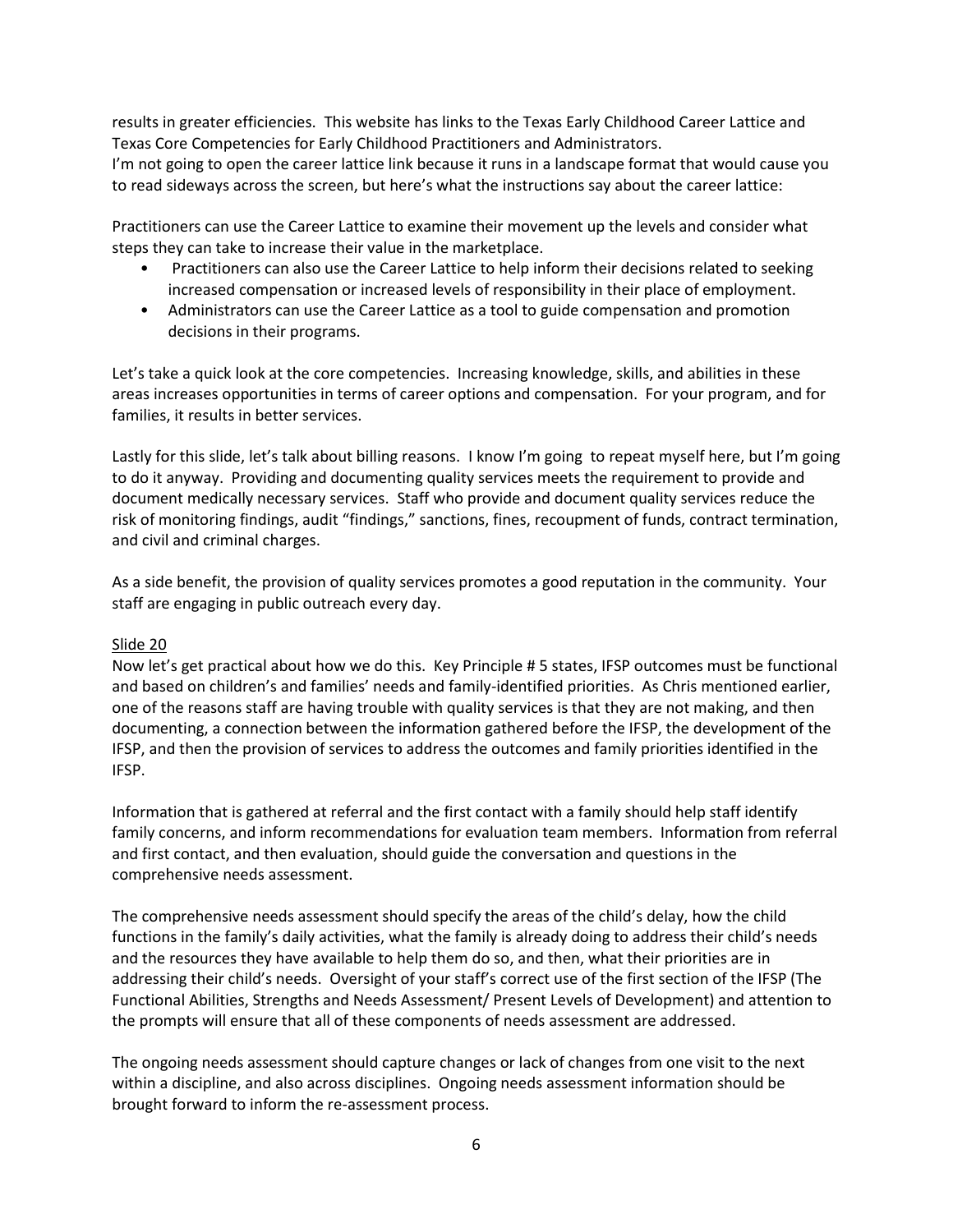Connecting the medical necessity from one ECI process to the next process is a part of assuring quality services.

### Slide 21

How do we demonstrate quality? Demonstration of quality practices can be found in child records that document the connections throughout the early intervention processes, the provision of services according to quality practices, and documentation of medical necessity. Documentation of quality practices, and the connections between each of the processes, is documentation of medical necessity.

# Slide 22

Let's talk about documenting the connections. In trying to remember all of the requirements for each part of the process we can sometimes lose the continuity of the processes. Each of these, referral, first contacts, evaluation, and needs assessment are not individual tasks but required parts of the entire process that fit together.

One of the reasons the connections can get lost is that there are often different people participating in each of the parts of the process. The best way to make sure that all members of the team have access to all of the information gathered is to document it, either in writing or by some type of recording that everyone can access. (Reminder: recording and storing of recorded information must be done in a way that ensures confidentiality.) You may also collect a lot of information that will not be needed to develop a good IFSP. You may need that other information at some point in the child's enrollment, but you will need to sort out what is needed for the IFSP. Synthesize and summarize your information to develop IFSP outcomes. Using the prompts on the IFSP form will help you to both synthesize and ensure that you have included everything you need. Since we're talking specifically about documentation here, a good rule of thumb to apply throughout all of your work with families is, if it isn't documented, it didn't happen.

### Slide 23

The summary of information gathered before the IFSP meeting and as a part of the comprehensive needs assessment should inform the development of the IFSP. The outcomes, the COSF ratings, the family priorities, and the family resources should all be informed by the summary. The decision about the services that are planned should be determined by the outcomes that are to be met. The outcomes should also drive each of the service delivery visits. It looks like I've made a mistake here by saying service delivery drives service delivery, but I'm talking about the specifics of every visit should inform the next visit, both within a specific discipline, and across disciplines. (ongoing assessment). As the child makes progress, or does not, the plan will need to be reassessed to determine its appropriateness for meeting child and family needs, and changed as needed. In an upcoming webinars we will give specific child examples of each of these connections and documentation of the whole connected process for a child.

### Slide 24

The first item on our list of ways to demonstrate quality was to make the connections. The next item on the list of ways to demonstrate quality is about quality practices: implementing them and documenting them. ECI's requirement of documentation of parent involvement isn't separate from the 7 Key Principles. It's what Key Principle #1 looks like when implemented. As a reminder, principle #1 is: Infants and toddlers learn best through everyday experiences and interactions with familiar people in familiar contexts. Here's what it looks like: Helping **caregivers** engage the child in enjoyable learning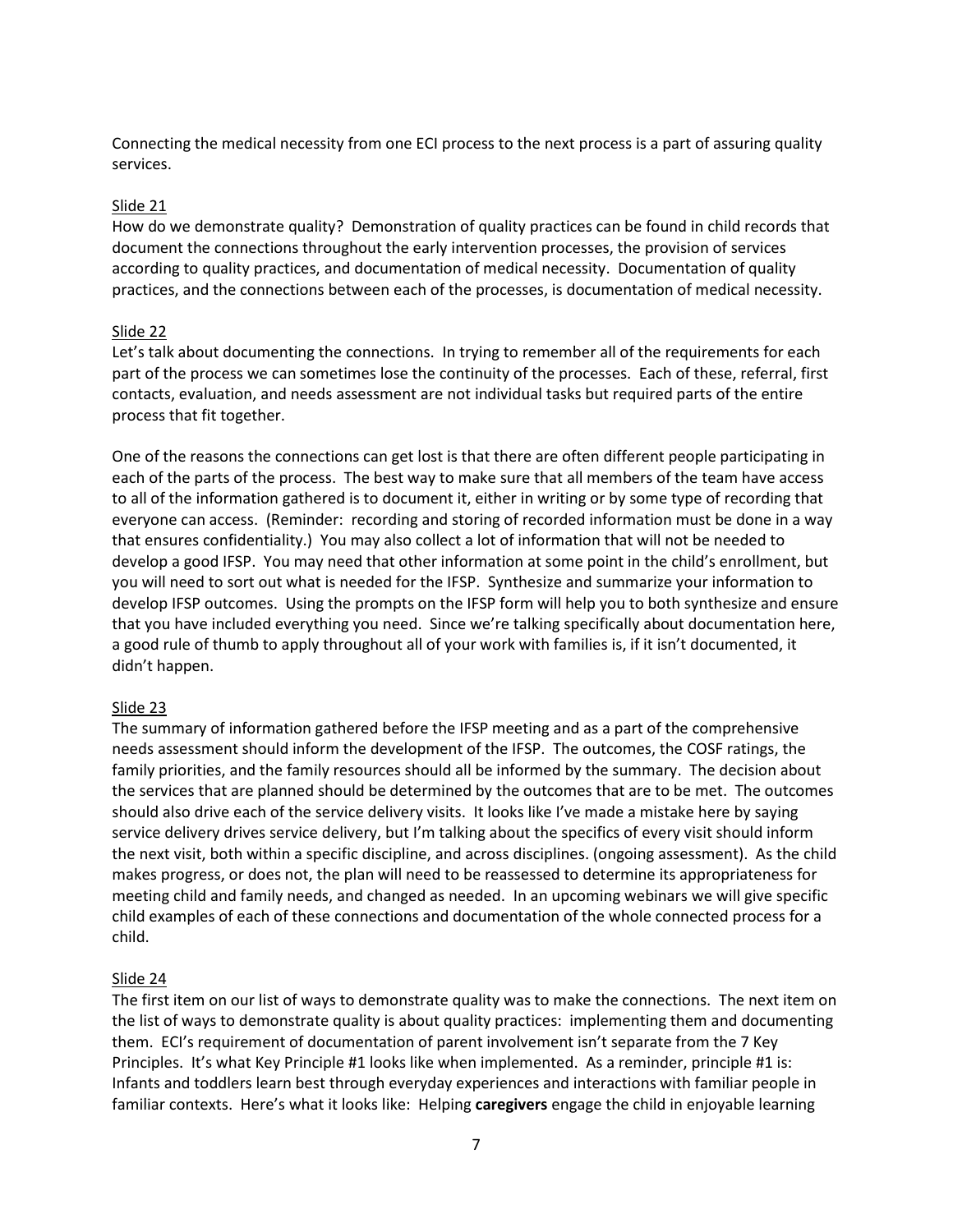opportunities that allow for frequent practice and mastery of emerging skills in natural settings, AND focusing intervention on **caregivers'** ability to promote the child's participation in naturally occurring, developmentally appropriate activities with peers and family members.

That means your staff will need to know early childhood development, developmentally appropriate activities, and how to help families identify naturally occurring learning opportunities for their child in their daily lives. Implementing, embedding, and documenting implementation of the 7 Key Principles will meet both clinical and family requirements, support documentation of medical necessity, and actually help you meet the Medicaid, CHIP, insurance, and rule documentation requirements.

In addition to the 7 Key Principles, the Division for Early Childhood also has great information and tool kits to help you implement quality early intervention practices.

### Slide 25

The last of the three items on our list for demonstrating quality is documenting medical necessity. Experts in the reimbursement of health services indicate that the single most common, and therefore most costly, area of non-compliance is the service provider's failure to prove the need for the services provided. This is true for Medicaid, CHIP, TRICARE, private insurance, and Part C. So let's see what documenting medical necessity should look like.

Documenting medical necessity is much more than just including the medical information and prescription from the doctor. It begins with the referral and initial concerns identified. The next step is ensuring that the teams who evaluate the child for eligibility include a licensed professional of the healing arts, as specified in TAC. By IDEA law, the IFSP team determines the need for services, and the services to be provided to meet the child's needs. The IFSP serves as the authorization for Medicaid services. Documenting the connections between the identified needs, outcomes, and the ongoing services is documentation of medical necessity.

#### Slide 26

That being said, how do we connect the dots, implement and document the 7 Key principles, and still document medical necessity? I'm glad you asked, because we're from the state and we're here to help!  $@$ humor $@$ 

### Slide 27

We've developed a crosswalk of the 7 key principles and the components of a medically necessary service to help get you started. On the right are five components of a medically necessary service. On the left are the 7 Key Principles that correspond with each of the five components. For the next webinar, referral and evaluation, we will take each row, one color at a time, to elaborate on the contents. Just remember, there are no stand-alone pieces. Everything must be connected. This crosswalk is provided as a handout.

#### Slide 28

So how do we improve quality? SUPERVISION. Yes, you have to provide the supervision in terms of workload and productivity issues. It's a part of management oversight. It's not a part of QA. You have to ensure compliance. Monitoring compliance is comparison of practice with compliance standards. It's a first step in QA. Now let's look at supervision in terms of quality assurance.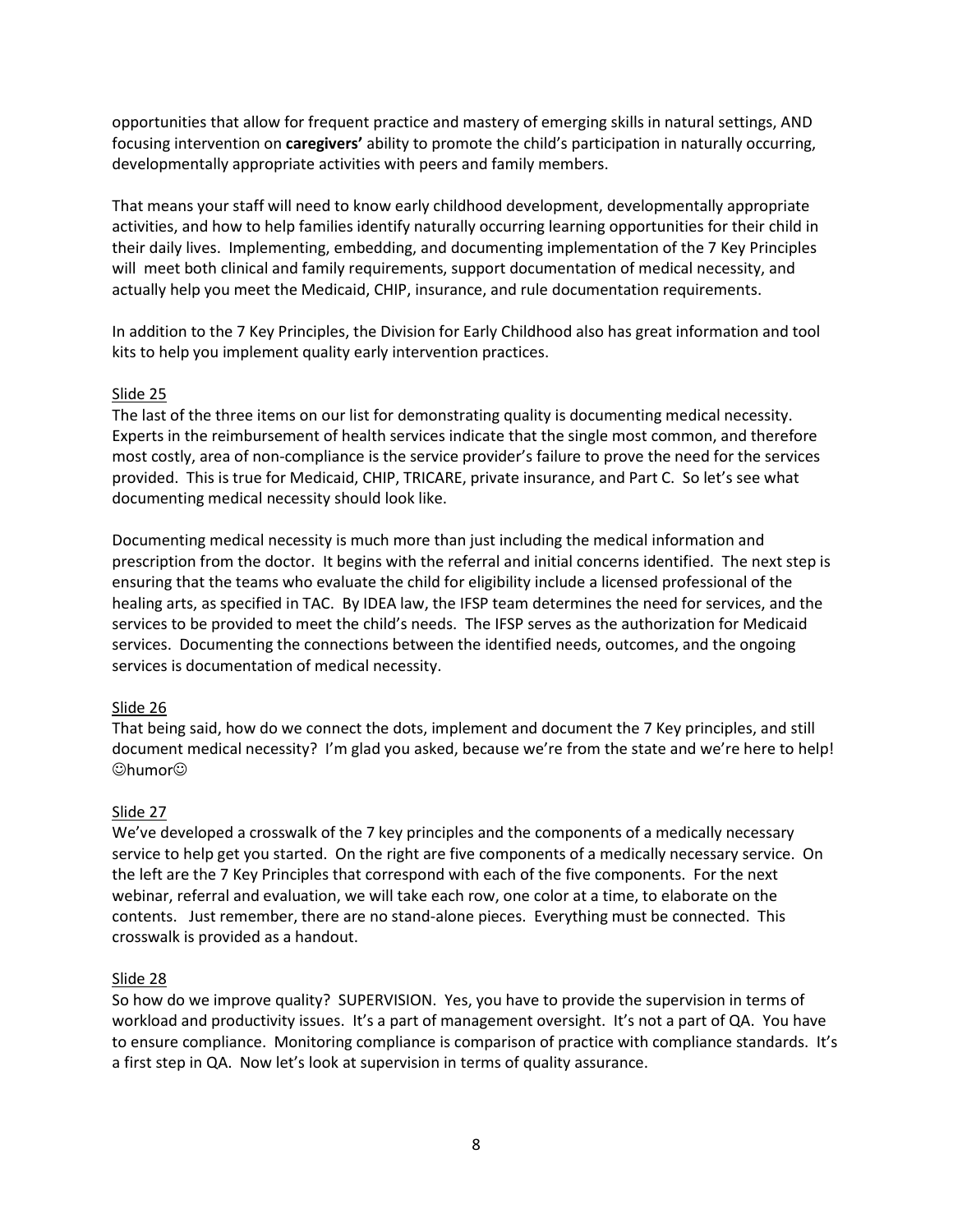One of the components of a QA system is the feedback loop addressed in the definition of QA. The ability to provide feedback to staff in a supportive and helpful way is a leadership skill. It means that you have to risk not being liked. The leadership lesson here is simple: "Inspect what you expect." So at the risk of not being liked, you must have a QA system in place that includes inspecting what you expect to be done to make sure that it is done. Your supervision is more likely to have an effect of the quality of services if the focus of the supervision is informed by your quality assurance findings.

You are given three methods of supervision to choose from. Hopefully you will use all three at one time or another to get a complete picture, and to support your time and efforts for quality assurance. The three methods are record review, consultation, and observation. Let me remind you that any time you use technology for observation or consultation that you must ensure the confidentiality of child and family specific information. Skype and similar technology are not secured.

We've provided you with a handout that lists various supervision tools. The list is organized to correspond with each of the 3 methods of supervision. Let's take a look at record review.

### Slide 29

Review of records can be done one on one1, but it can also be a peer review of records. Wonderful learning takes place in the discussions of what is seen in a child's record. Project Ninos has given consent to share a sample of the progress note they use in their program. Let's look at it.

Top boxes include child's name, date, location, start time and length of service. You'll note that it includes updates since the last visit, including doctor appointments, changes in family routines, or other important events. The next section is a summary of the activities and routines addressed by the child and family that day (parent participation). It also asks that the provider enter any new information, instructions and recommendations (coaching). Then we have child progress since the last visit, and any new relevant information (this might include info about motivators that worked or didn't work, or new child interests). Then the IFSP outcomes addressed are identified. (By identifying a specific outcome addressed in the service, the connection is made between the identified need and the service provided to address that need.) Plans for the next visit might include new strategies, tweaks to existing routines, trying the strategies in other routines or locations. Joint planning for the next visit needs to include the caregiver. It provides another opportunity to document caregiver engagement in the service. Bottom has signatures with credentials. This sample progress note is also included in your handouts.

The parent's signature on the progress note and receipt of payment for the service are not considered proof that quality services were provided.

### Slide 30

For those of you who have had training in reflective supervision, it is one method that is often used for consultation. Central Counties Childteam shared with us the form they use for the consultation option for supervision. Let's look at it. It includes documentation of feedback to the staff member. The Discussion might include any of the indicators of quality services. It provides an opportunity for a discussion about a particular child or record. This could also address quality indicators, but could also provide an opportunity to support a staff person's professional growth in knowledge, and skills about child development. It addresses workload and productivity (remember that's part of supervision but not QA), and then concludes with feedback from families or other team members.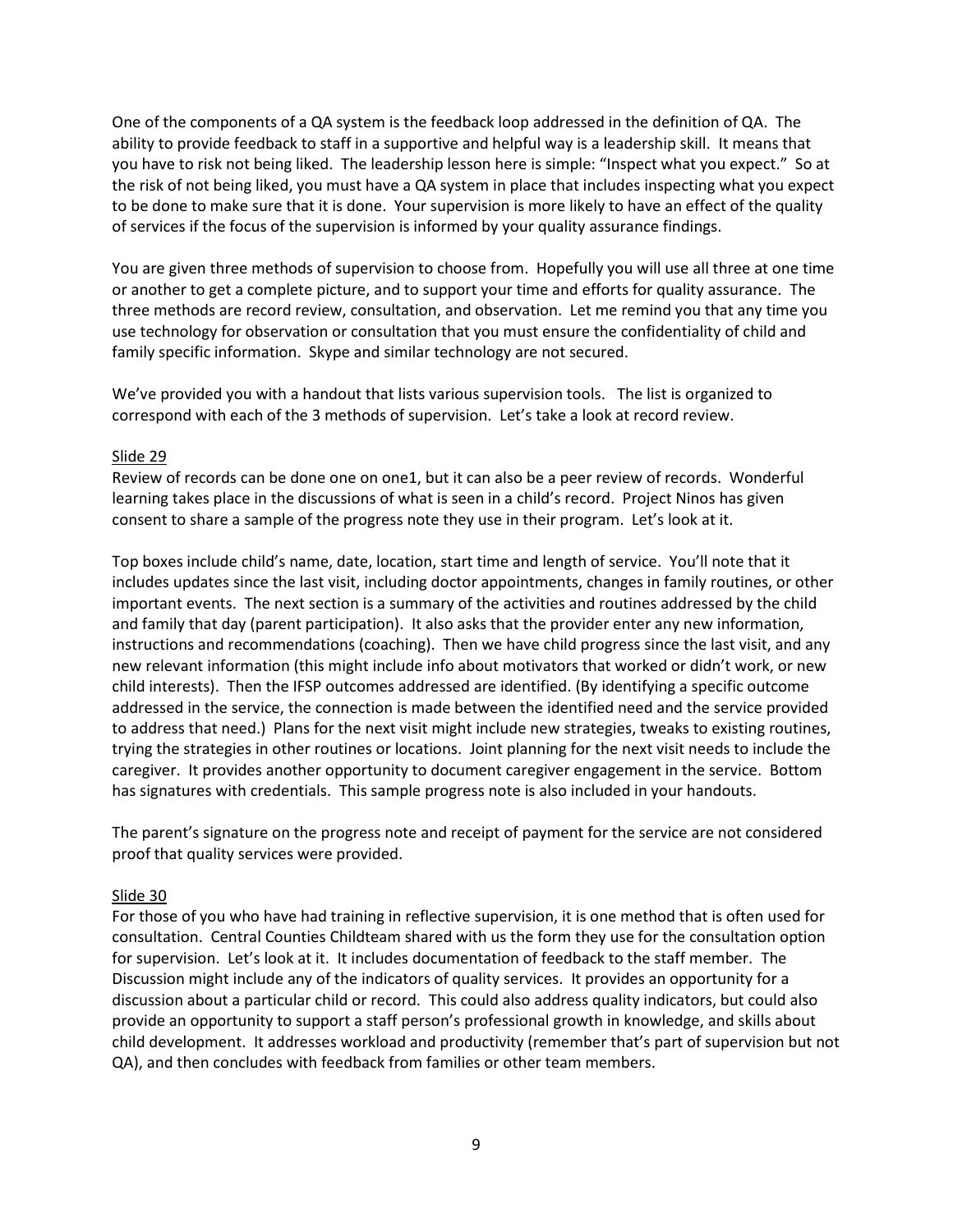Another option for consultation is a review of scenarios addressed in various video clips. There are so many available to choose from. You might consider videos from the Early Childhood Learning & Knowledge Center or the Connect Modules. Some of the questions provided for the ECI self-assessment scenarios could be used with videos from other these other sites. Links are included in your handouts. Discussion of a training the staff person attended would also be an appropriate use of consultation time. One last suggestion for consultation, the QA chapter (5.2) in the ECI Reimbursement Guide.

Now let's look at observation options.

### Slide 31

Observing staff in the performance of their assigned duties is a great way to determine if they are providing quality services. You don't have to go onsite for the observation. If parent's give consent, a video of the service may also work. ECI has observation forms available for several types of services, IFSP, direct service, etc. For a service delivery visit QA tool, Robin McWilliam has a three page Support-Based Home Visiting Checklist. The checklist identifies practices that you would expect to see implemented from the 7 Key Principles of What It Looks Like. It addresses providing emotional supports to the family, engaging the family in the visit (parent participation part), child progress toward the outcomes, and coaching and joint planning. We've included a link for this tool in your handouts. There is also a link for a Robin McWilliam video on home visiting that has some excellent information.

So, now that you are aware of some of things you can address in quality assurance, and you have a few tools to get you started, what do you do if you don't have a QA system?

#### Slide 32

Start with a narrow scope, because a QA system to address everything can be overwhelming. A good place to start would be with your agency QA staff person, if you have one. If you do have one, their focus may be on workload, productivity, and quality control issues. You may need to discuss with them some of the things we've talked about today. If your agency does not have a QA person, there are businesses that will help you develop a QA system, but a large fee is usually involved. So, if you're on your own, select one or two areas that you're concerned about. You can't do everything at once, so trust your instincts to guide you. You can also ask your staff. They will probably have lots of ideas. Implementing a QA system takes time up front, but will result in time efficiencies in the long run.

### Slide 33

One more thing about quality assurance. It applies to all children and all services regardless of the funding source. If you provide and document the provision of quality services, and you have to make the connections between the parts of the process to do that, you will satisfy all stakeholders and pay sources. You will also promote the successful completion of family out comes, and most children will make developmental progress.

### Slide 34

 $\heartsuit$ humor  $\heartsuit$  We would like to invite you to tune in for our next exciting Quality Assurance episode, Referral and Evaluation, April 11 at 9 AM. Future episodes are Comprehensive Needs Assessment and Outcome Development, Service planning, and the concluding episode, Service Delivery. Be the first in your ECI program to get the skinny on tips for evaluating infants and toddlers, questions to ask in needs assessment to find out what you REALLY need to know, developing an IFSP like no other, and providing a service that's the envy of other agencies. No need to set your DVR, all episodes of this dynamic series